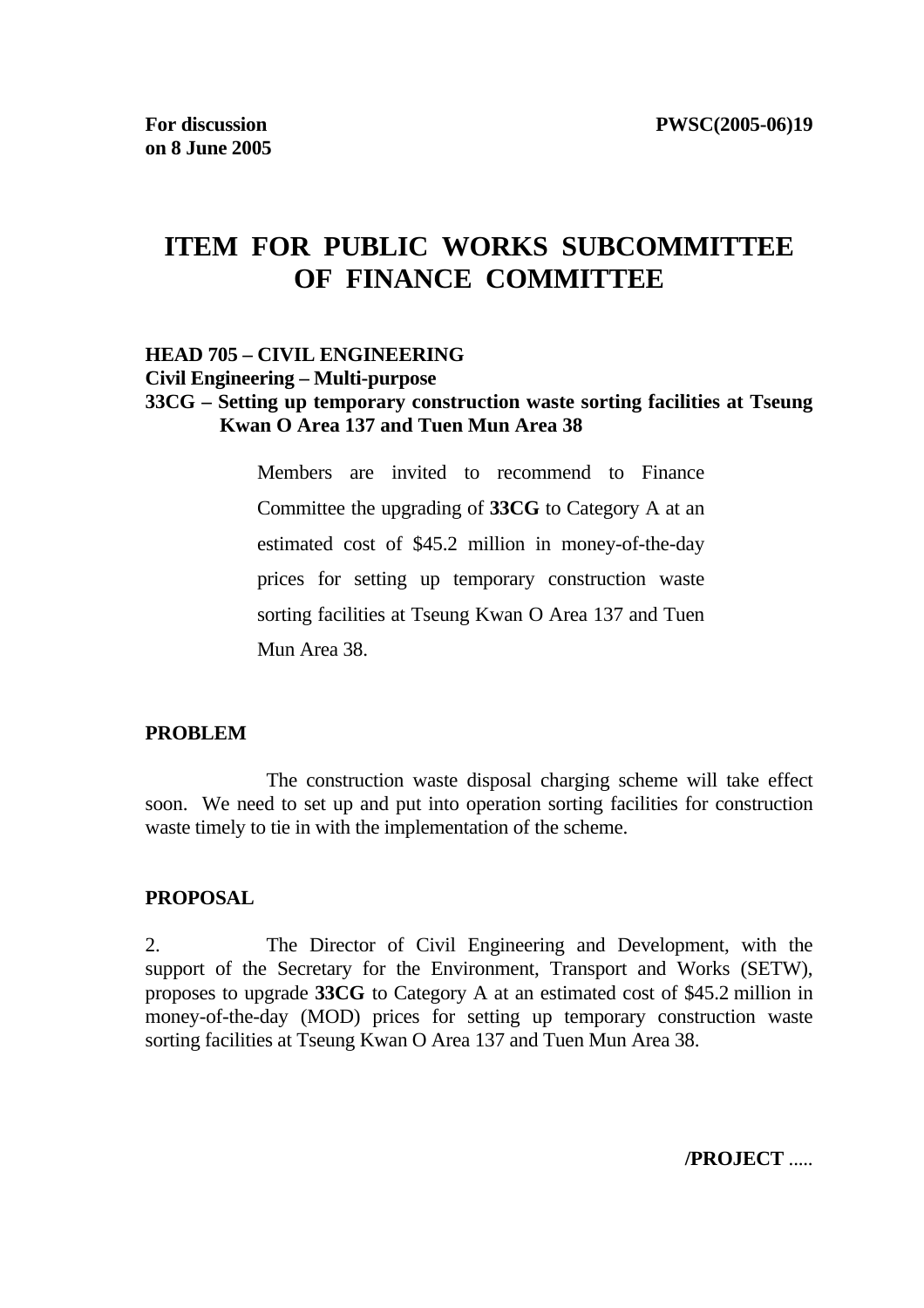## **PROJECT SCOPE AND NATURE**

- 3. The scope of **33CG** comprises 
	- (a) setting up and subsequent removal of temporary construction waste sorting facilities with associated infrastructure including temporary access roads, at Tseung Kwan O Area 137 with an area of about 2.7 hectares and Tuen Mun Area 38 with an area of about 1.8 hectares; and
	- (b) implementation of environmental mitigation measures for the works mentioned in item 3(a) above.

Site plans showing the locations of the proposed works are at Enclosure 1.

4. We plan to commence the construction works in August 2005 for commissioning in October 2005. The operation of the proposed sorting facilities will last until December 2008.

# **JUSTIFICATION**

5. The sorting facility is an important means to reduce construction waste to be disposed of at landfills. It includes a pre-sorting process and a mechanical screening process which involves separation of waste by using vibratory and rotary screens, magnetic separators, density separators and handpicking. Through the sorting operations, the inert portion is sorted out from the mixed construction waste and delivered to public fill reception facilities for reuse/recycling. Only the remaining non-inert waste is then disposed of at landfills.

6. The enabling legislation for the introduction of a construction waste disposal charging scheme was passed by the Legislative Council (LegCo) on 2 July 2004 and its subsidiary legislation passed on 5 January 2005. The scheme requires all construction wastes to be disposed of at either of the following facilities –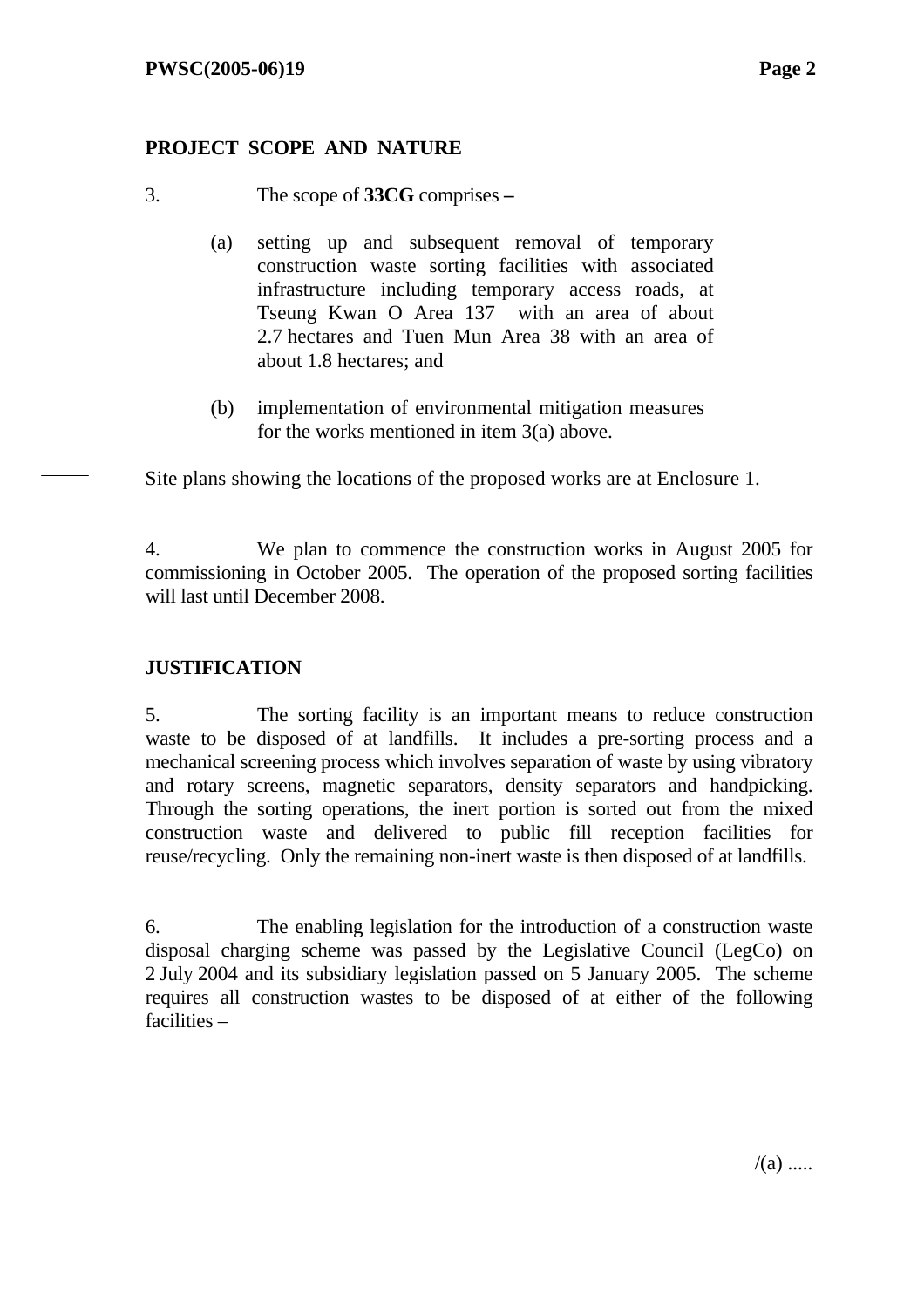- (a) landfills which accept construction waste containing not more than 50% by weight of inert materials;
- (b) sorting facilities which accept construction waste containing more than 50% by weight of inert materials; and
- (c) public fill reception facilities which accept construction waste consisting entirely of inert materials.

7. The construction waste disposal charging scheme will commence on a day to be appointed by SETW, possibly in summer 2005. We need to set up and put into operation sorting facilities for construction waste to enable the implementation of the scheme.

8. On 28 April 2003 and 24 November 2003, we consulted the LegCo Panel on Environmental Affairs on the detailed arrangements for the proposed construction waste disposal charging scheme. For sorting facilities, we suggested making available the facilities for privatisation through carrying out an open tender exercise for the setting up and operation of the facilities. If there were no valid tender bids in the tender exercise and privatisation of the sorting facilities could not materialise, we would make available the facilities as Government facilities to be funded by the Government but operated by private sector contractors. Panel Members had no adverse comments on the proposed arrangement.

9. The Administration invited bids to set up and operate the proposed sorting facilities through tenders for Short Term Tenancies in February 2005, but the outcome was unsatisfactory. Only four tenders were received for the two sites (one for Tseung Kwan O Area 137 and three for Tuen Mun Area 38) and none of them was considered acceptable. As such, we need to set up the sorting facilities using Government funds for timely implementation of the scheme.

## **FINANCIAL IMPLICATIONS**

10. We estimate the cost of the proposed works to be \$45.2 million in MOD prices (see paragraph 11 below), made up as follows –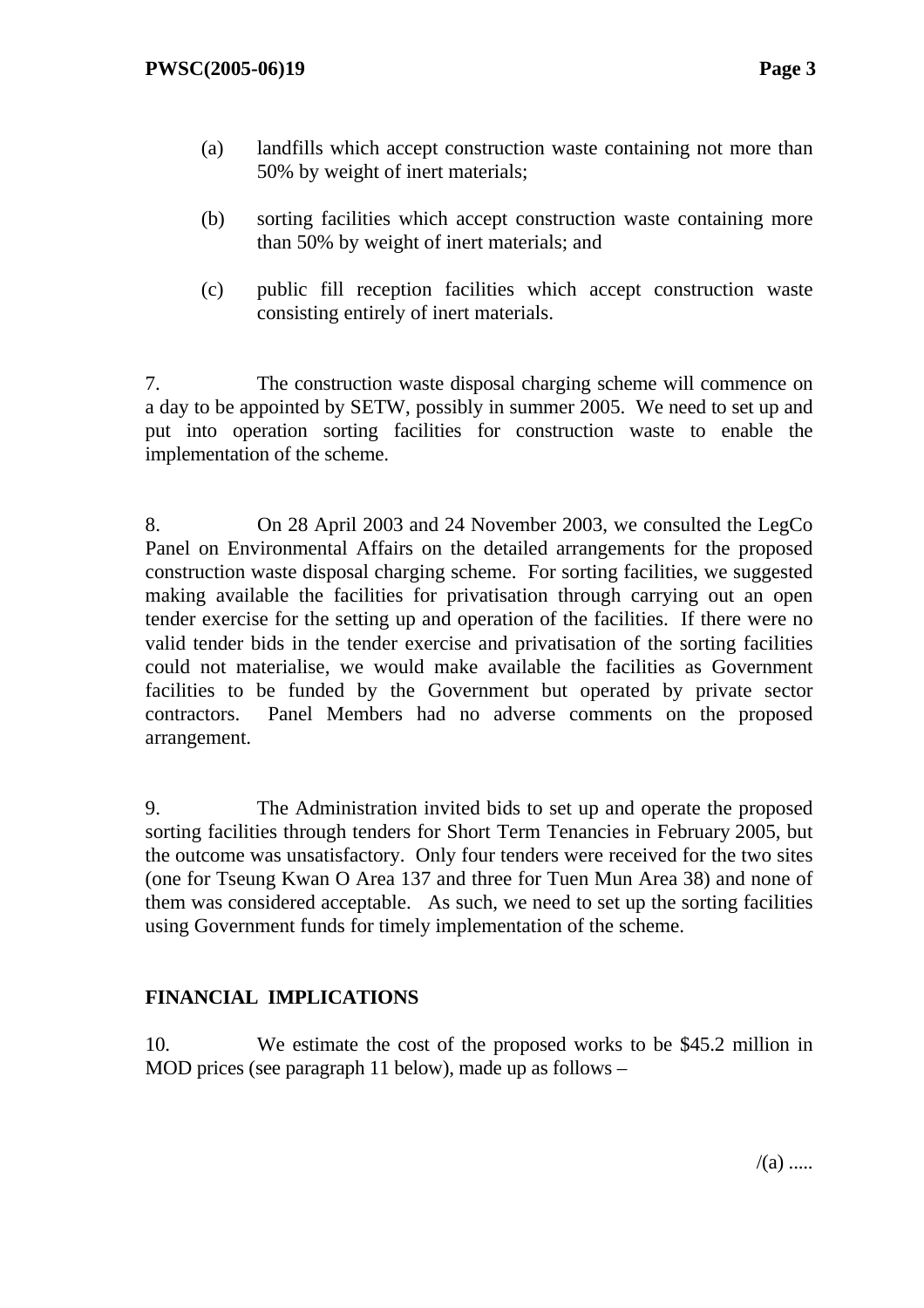|  | \$ million |
|--|------------|
|--|------------|

| (a) | Temporary construction waste<br>sorting facilities with associated<br>infrastructure in Tseung Kwan O<br>Area 137 |           | 23.7 |                    |
|-----|-------------------------------------------------------------------------------------------------------------------|-----------|------|--------------------|
|     | setting up sorting facilities<br>(i)                                                                              | 21.2      |      |                    |
|     | (ii) setting up associated<br>infrastructure                                                                      | 2.3       |      |                    |
|     | (iii) removal of items $10(a)(i)$ and<br>10(a)(ii)                                                                | 0.2       |      |                    |
| (b) | Temporary construction waste<br>sorting facilities with associated<br>infrastructure in Tuen Mun Area 38          |           | 16.3 |                    |
|     | setting up sorting facilities<br>(i)                                                                              | 14.8      |      |                    |
|     | (ii) setting up associated<br>infrastructure                                                                      | 1.4       |      |                    |
|     | (iii) removal of items $10(b)(i)$ and<br>10(b)(ii)                                                                | 0.1       |      |                    |
| (c) | Environmental monitoring and<br>mitigation measures                                                               |           | 1.5  |                    |
| (d) | Contingencies                                                                                                     |           | 3.5  |                    |
|     |                                                                                                                   | Sub-total | 45.0 | (in September      |
| (e) | Provision for price adjustment                                                                                    |           | 0.2  | 2004 prices)       |
|     |                                                                                                                   | Total     | 45.2 | (in MOD<br>prices) |

 $/11. \dots$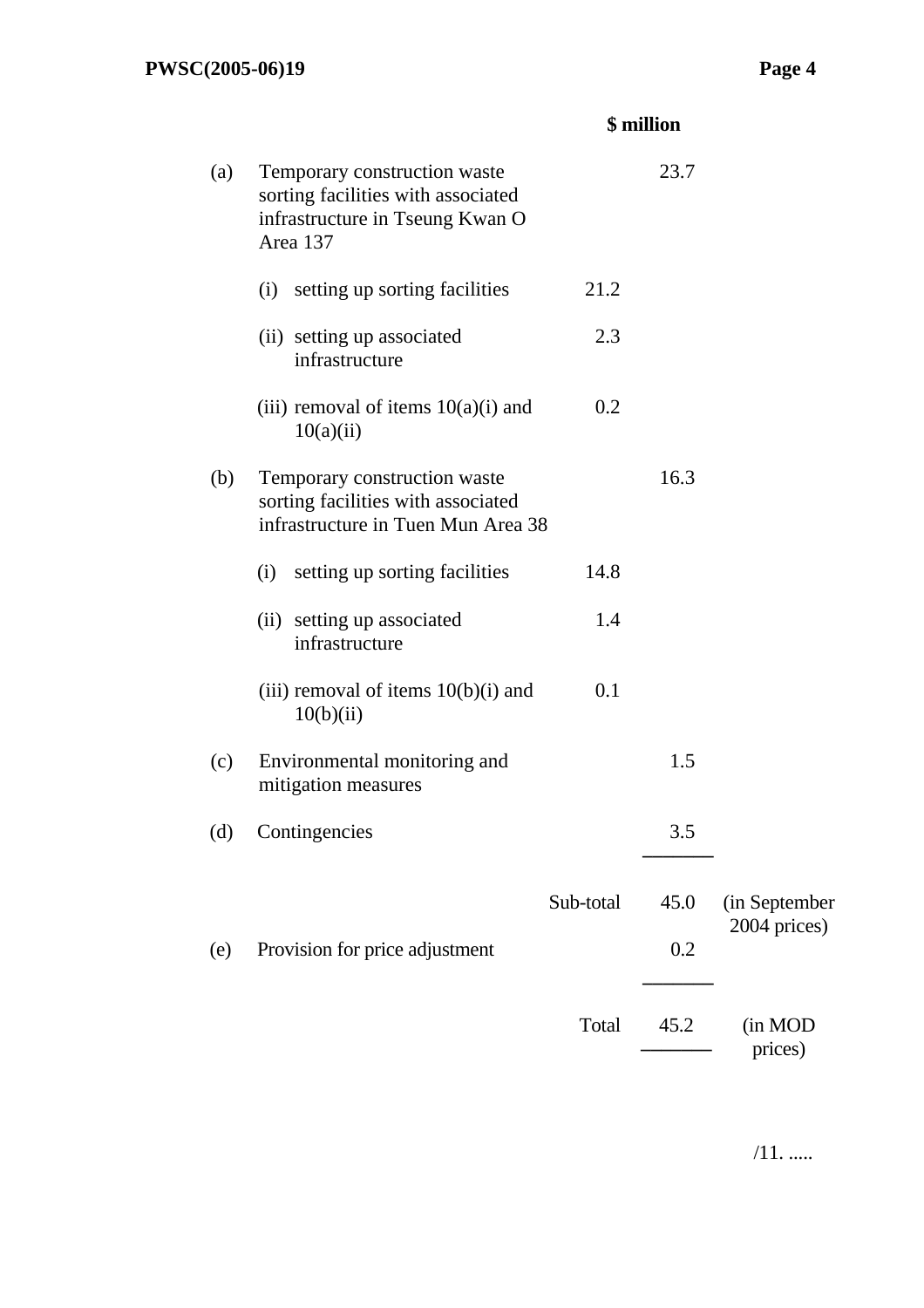11. Subject to approval, we will phase the expenditure as follows –

| Year          | \$ million<br>(Sept 2004) | <b>Price</b><br>adjustment<br>factor | <b>\$</b> million<br>(MOD) |
|---------------|---------------------------|--------------------------------------|----------------------------|
| $2005 - 2006$ | 43.8                      | 1.00450                              | 44.0                       |
| $2006 - 2007$ | 0.0                       | 1.00576                              | 0.0                        |
| $2007 - 2008$ | 0.0                       | 1.00576                              | 0.0                        |
| $2008 - 2009$ | 0.6                       | 1.00576                              | 0.6                        |
| $2009 - 2010$ | 0.6                       | 1.00953                              | 0.6                        |
|               | 45.0                      |                                      | 45.2                       |

12. We have derived the MOD estimates on the basis of the Government's latest forecast of trend rate of change in the prices of public sector building and construction output for the period from 2005 to 2010. We will tender out the setting up, operation and removal of the facilities under a standard re-measurement contract because of the uncertainty in the amount of construction waste to be delivered to the proposed sorting facilities by the public. The contract will provide for price adjustments as the contract period will exceed 21 months.

13. We estimate that the annual revenue generated from sorting charge to be imposed upon implementation of the construction waste disposal charging scheme and recurrent expenditure arising from the operation of the proposed construction waste sorting facilities are as follows–

| Year          | <b>Revenue</b> | <b>Expenditure</b> | Net revenue/<br>$(expenditure)^{\perp}$ |  |
|---------------|----------------|--------------------|-----------------------------------------|--|
|               | $$$ million)   | $$$ million)       | $$$ million)                            |  |
| $2005 - 2006$ | 1.3            | 11.3               | (10.0)                                  |  |
| $2006 - 2007$ | 20.0           | 27.0               | (7.0)                                   |  |
| $2007 - 2008$ | 44.0           | 27.0               | 17.0                                    |  |
| $2008 - 2009$ | 60.6           | 22.5               | 38.1                                    |  |
|               |                |                    | <b>PUBLIC</b>                           |  |

–––––––––––––––––––––––––––––––––––––––––––––––––––––––––––––––––––––––––––––––––––––

1 Values in brackets represent net expenditure.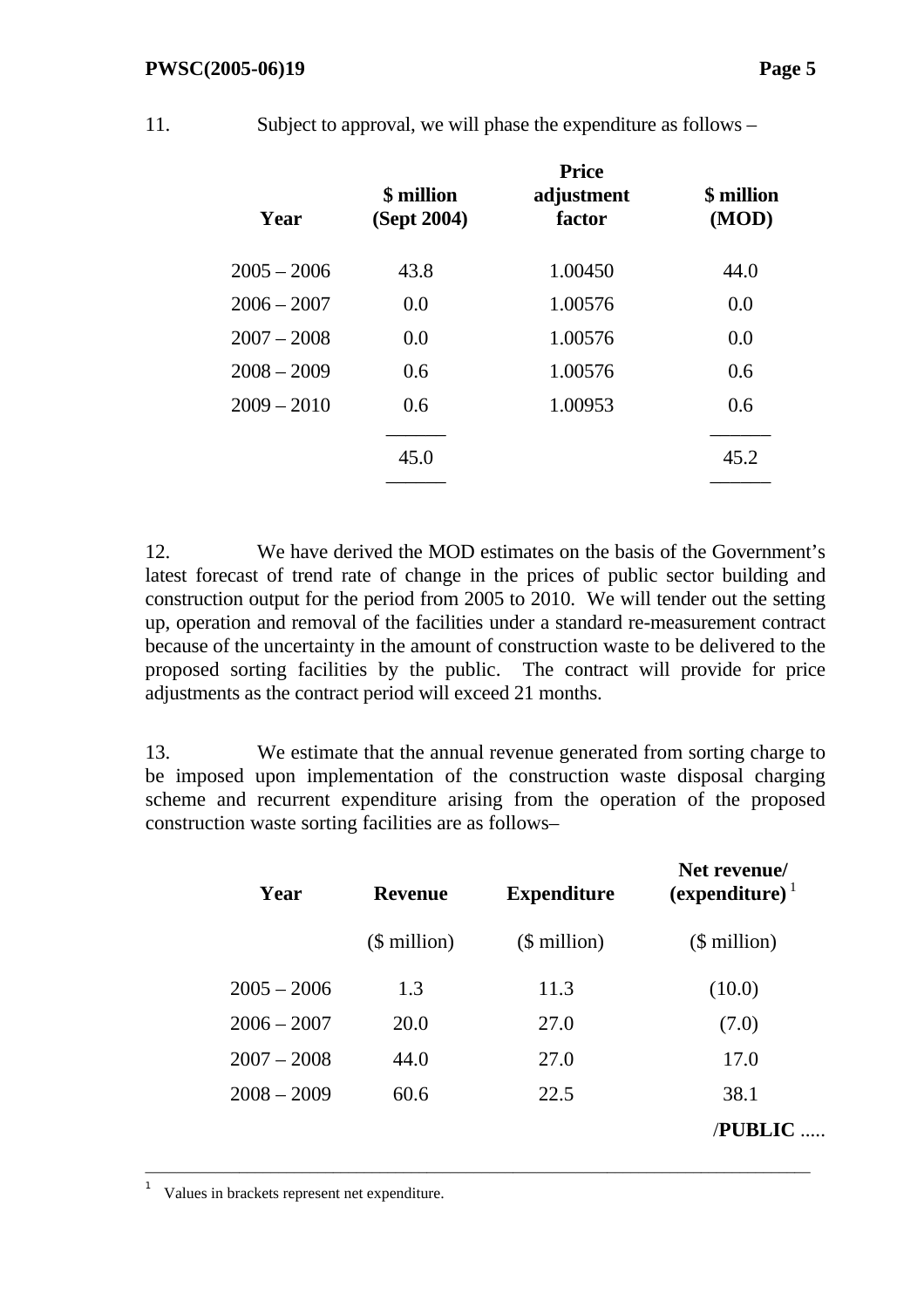#### **PUBLIC CONSULTATION**

14. We consulted the Tuen Mun District Council (TMDC) and its Environmental, Hygiene and District Development Committee (EHDDC) on 5 November 2002 and 17 September 2004 respectively for establishment of the fill banks cum sorting facility at Tuen Mun Area 38. Members supported in principle the implementation of the proposed works provided that the proposed works would not affect the proposed Eco-Park Project on the same site and that the TMDC and EHDDC would be briefed on the progress regularly.

15. We consulted the Sai Kung District Council on 11 June 2002 and 1 June 2004 on the establishment of the fill bank cum sorting facility at Tseung Kwan O and the operation until 2008. Members supported the implementation of the proposed works.

16. On 28 April 2004 and 25 November 2004, the Legislative Council Bills Committee and the Subcommittee for vetting the related legislation invited deputations from the trades and professional bodies during the legislative process. Trade representatives had no objection to the provision of the proposed sorting facilities.

17. The LegCo Panel on Environmental Affairs was consulted on the proposed sorting facilities under the construction waste disposal charging scheme on 28 April 2003 and 24 November 2003. We circulated again an information paper for the panel meeting on 30 May 2005. Members raised no adverse comments.

#### **ENVIRONMENTAL IMPLICATIONS**

18. At both Tseung Kwan O Area 137 and Tuen Mun Area 38, the fill bank and sorting facility are adjoining facilities both managed by the Civil Engineering and Development Department. The environmental assessments for the fill banks concluded that environmental impact from the sorting facilities could be controlled to within established guidelines and standards. We would implement necessary measures to mitigate any environmental impact to the vicinity. We estimate the cost of implementing the environmental monitoring and mitigation measures, including installation of wheel-washing facility and water spraying system, for the proposed sorting facilities to be \$1.5 million. We have included this cost in the project estimate.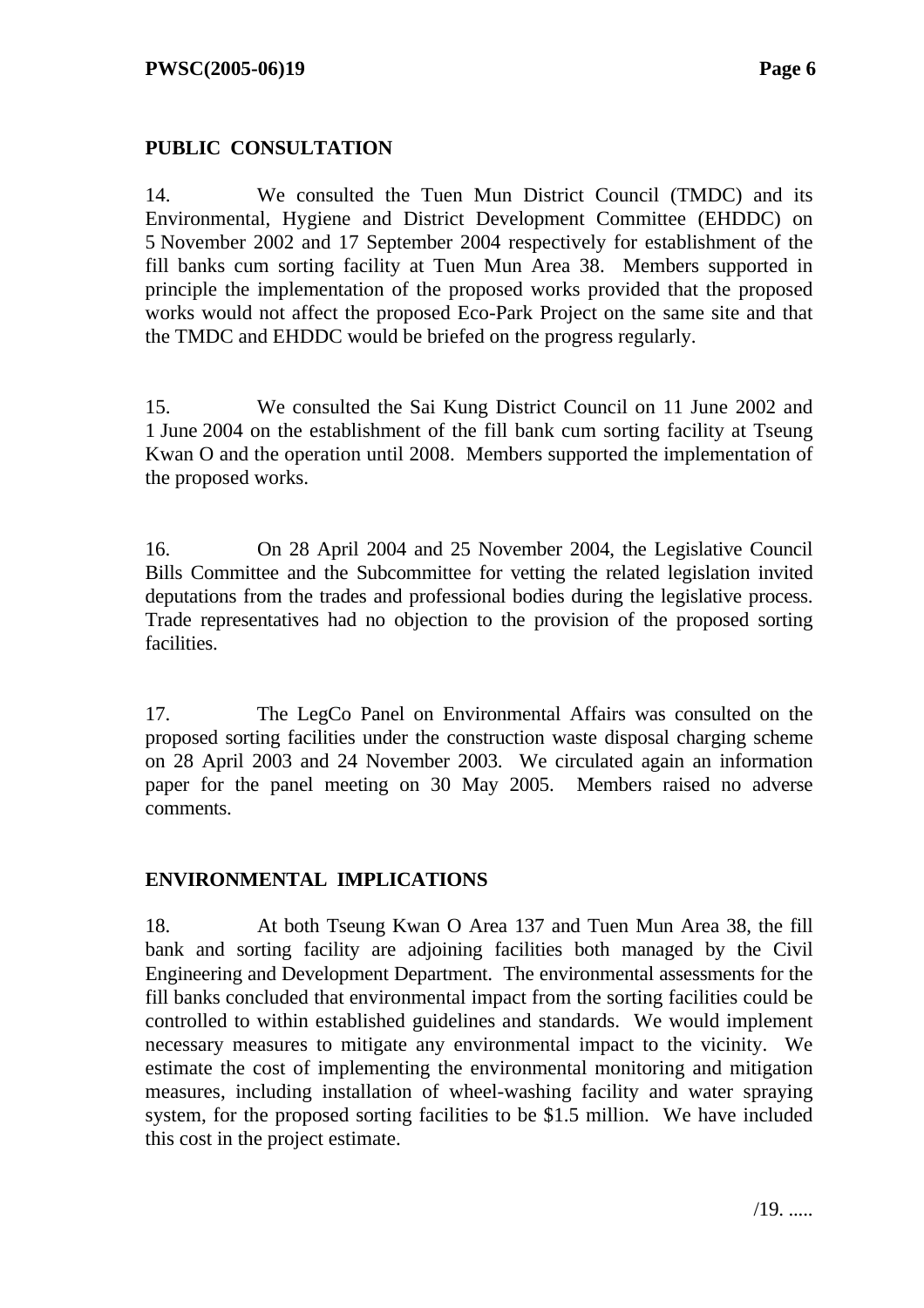19. We have given due consideration to the need to minimise generation of construction and demolition (C&D) materials in the planning and design stages. To minimise the generation of C&D materials, we will encourage the contractor to use suitable excavated materials for filling within the site to minimise off-site disposal and prefabricated elements for construction of structures to reduce C&D waste such as used temporary formwork.

20. We will require the contractor to submit a waste management plan (WMP) for approval. The WMP will include appropriate mitigation measures to avoid, reduce, reuse and recycle C&D materials. We will ensure that the construction works on site comply with the approved WMP. We will implement a trip-ticket system to control the proper disposal of C&D material and C&D waste to designated public fill reception facilities and landfills respectively. We will record the disposal, reuse and recycling of C&D materials for monitoring purposes.

21. We estimate that the project will generate about 400 cubic metres  $(m<sup>3</sup>)$  of C&D material. Of these, we will reuse about 360 m<sup>3</sup> (90%) as fill in public fill reception facilities and dispose of about  $40 \text{ m}^3$  (10%) at landfills. The notional cost of accommodating the construction waste at landfills is estimated to be \$5,000 for the project (based on a notional unit cost<sup>2</sup> of \$125/m<sup>3</sup>).

## **LAND ACQUISITION**

22. The proposed construction waste sorting facilities do not require any land acquisition.

## **BACKGROUND INFORMATION**

23. We included **33CG** in Category B in 2002.

/24. .....

–––––––––––––––––––––––––––––––––––––––––––––––––––––––––––––––––––––––––––––––––––––

<sup>2</sup> This estimate has taken into account the cost of developing, operating and restoring the landfills after they are filled and the aftercare required. It does not include the land opportunity cost for existing landfill sites (which is estimated at  $$90/m<sup>3</sup>$ ), nor the cost to provide new landfills (which are likely to be more expensive) when the existing ones are filled. The notional cost estimate is for reference only and does not form part of this project estimate.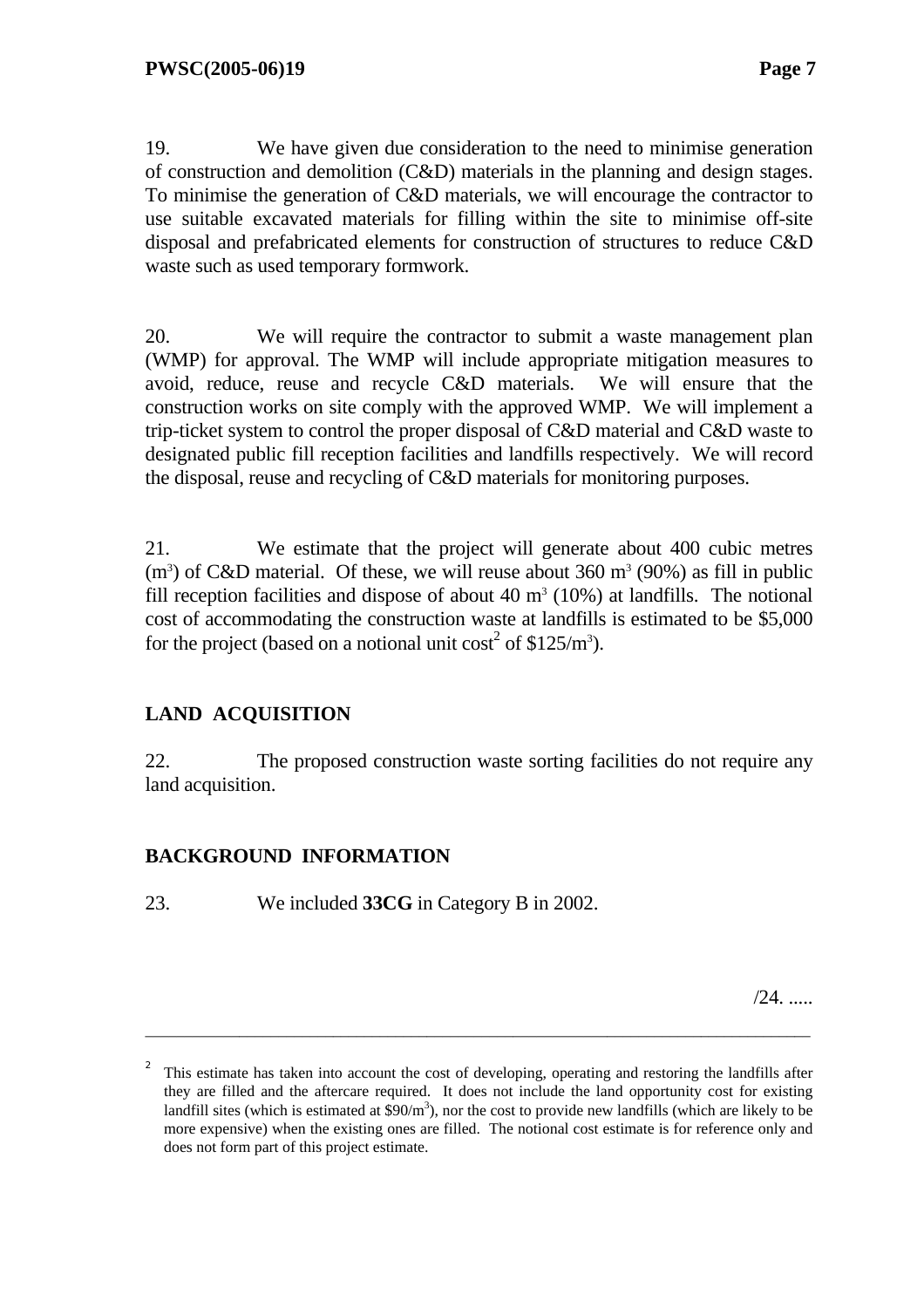24. We have substantially completed the design of the proposed construction waste sorting facilities by using in-house resources. We plan to commence the construction in August 2005 for commissioning of the proposed facilities in October 2005. We will deploy in-house resources to supervise the construction works.

25. The proposed works will involve removal of 25 trees in Tuen Mun Area 38 for transplanting elsewhere and will not remove any tree in Tseung Kwan O Area 137. All trees to be removed and transplanted are not important trees<sup>3</sup>.

26. We estimate that the proposed works will create about 90 jobs (78 for labourers and another 12 for professional/technical staff) providing a total employment of 1 050 man-months.

--------------------------------------

Environment, Transport and Works Bureau June 2005

––––––––––––––––––––––––––––––––––––––––––––––––––––––––––––––––––––––––––––––––––––– 3 Important trees include trees on the Register of Old and Valuable Trees and any other trees which meet one or more of the following criteria –

 <sup>(</sup>a) trees over 100 years old;

<sup>(</sup>b) trees of cultural, historical or memorable significance;

<sup>(</sup>c) trees of precious or rare species;

<sup>(</sup>d) tress of outstanding form; or

<sup>(</sup>e) trees with trunk diameter exceeding one metre (measured at one metre above ground level).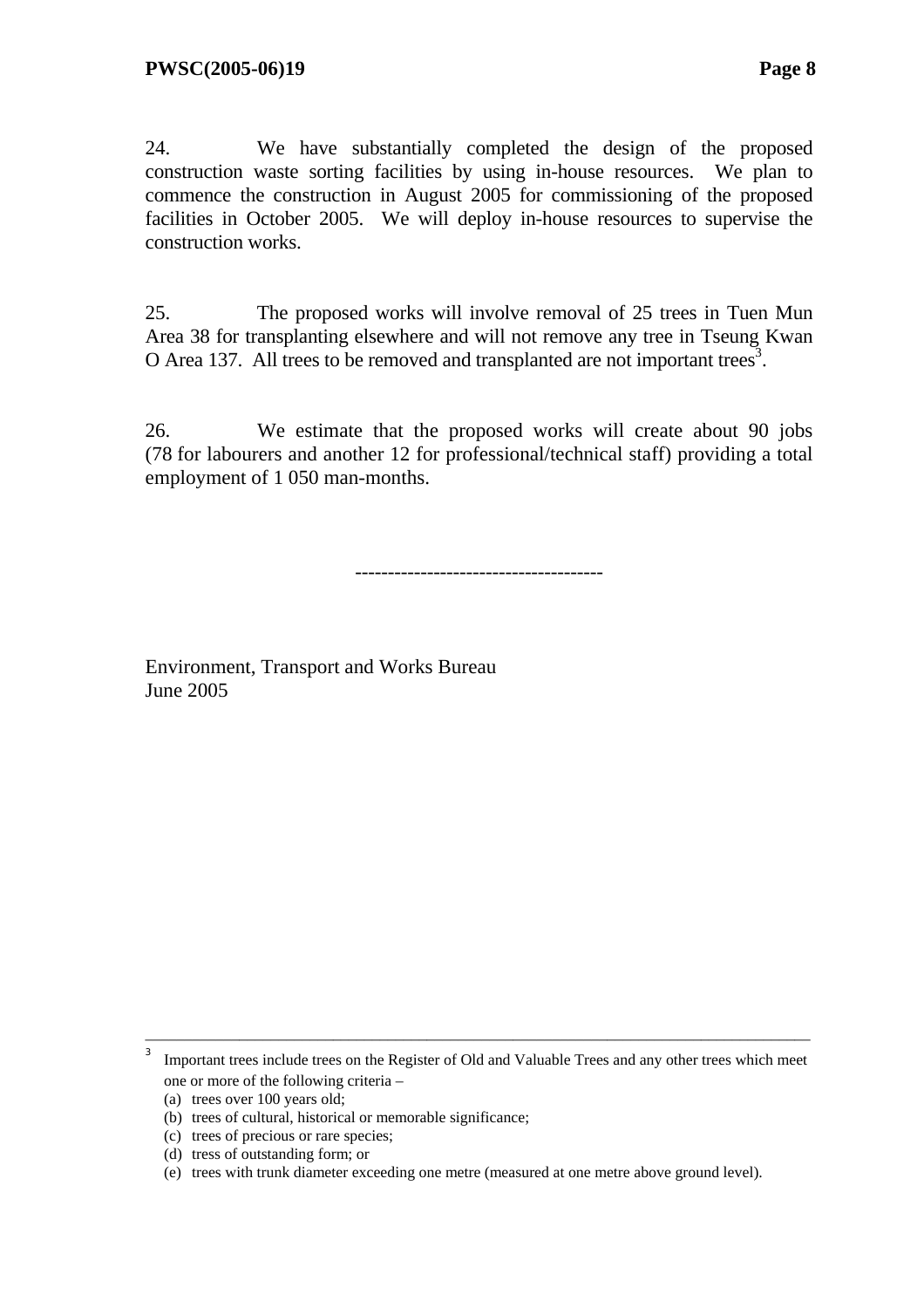